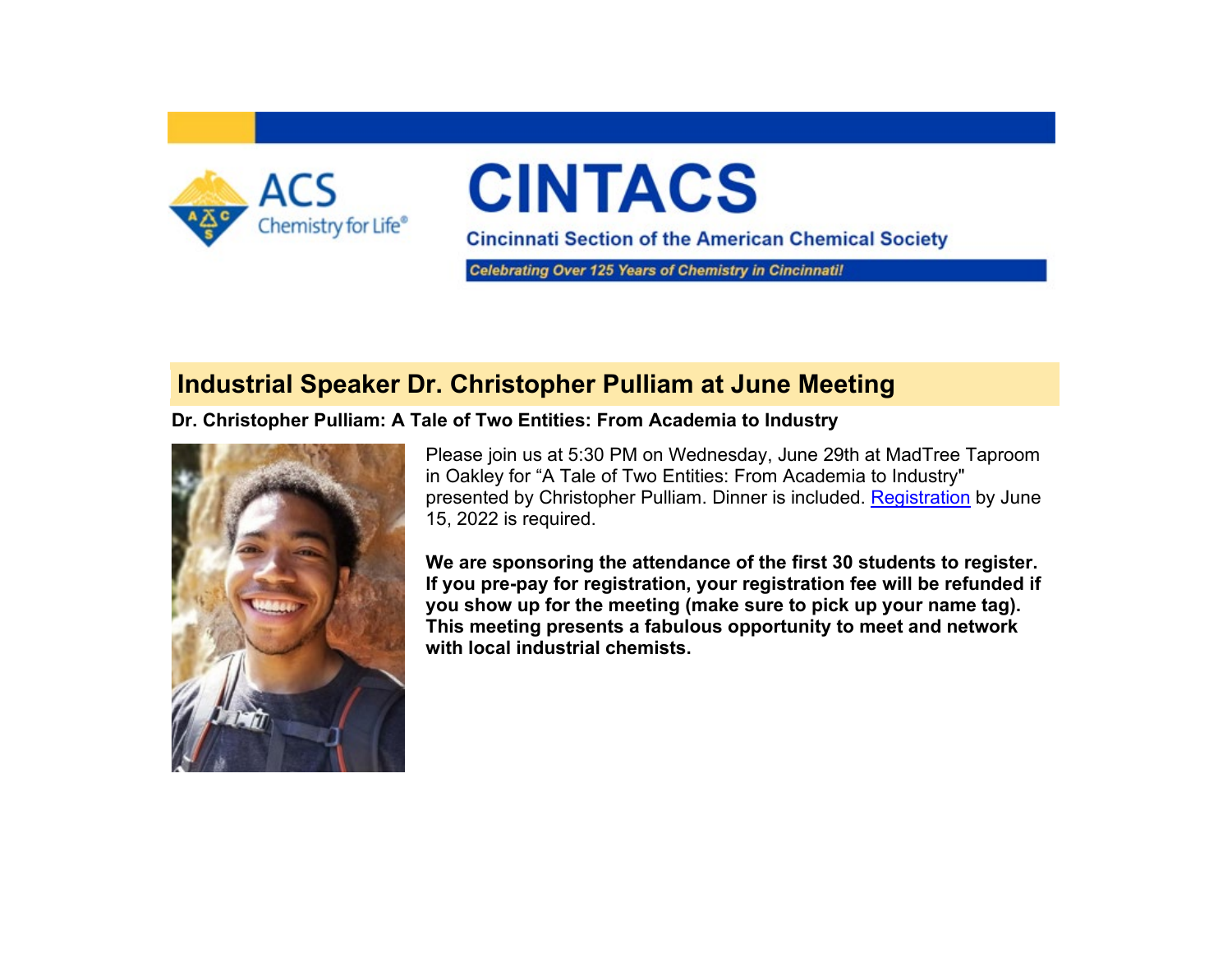Securing your first 'real job' is more than demonstrating what you learned during your undergraduate or graduate education. It's about showing that you can identify and solve the challenges your potential employer faces. Herein I will discuss my current role as a Senior Scientist in the Corporate Analytical Group at Procter and Gamble and my journey to establish a unique role as I evolve my skills to meet new business needs. Additionally, I will discuss how I convinced a team of LC-MS expert to give me chance to prove myself.

# **Cincinnatians advocating for Chemistry in the United States Innovation and Competition Act (USICA) and America COMPETES Act**

Please join us for a special Webinar at 7:30 PM on Monday June 13th.

Right now Congress is working to combine two large bills, the America COMPETES Act and the United States Innovation and Competition Act(USICA), that could define the direction of federal research for the next decade. Join the ACS Director of District II, Dr. Chris Bodurow, and ACS Government Affairs staff to find out what Congress is considering, how it will impact you, and how you can help ensure ACS priorities in sustainable chemistry, accessible STEM education, safe research environments, and helium conservation are included in the final bill.

Please join the Zoom meeting using this [link.](https://american-chemical-society.zoom.com/j/83524325842?pwd=VDBkd3hRSDNZUTlDbHJLQy80TTRqZz09)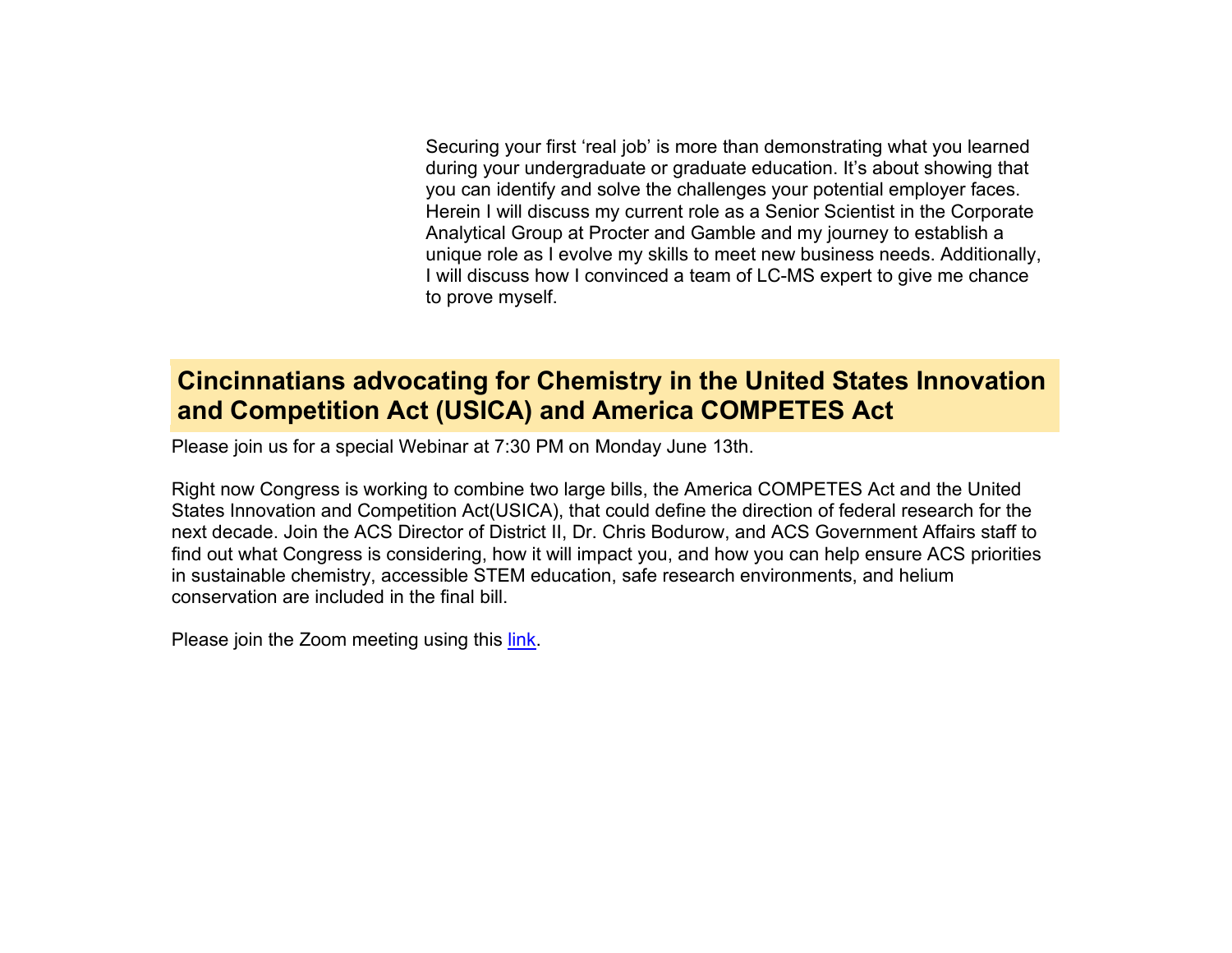#### **Advocating for Chemistry: Supporting ACS Priorities in Legislation**



Join ACS Staff and Board Members to learn about US Innovation Legislation

**Congress is setting priorities for:** 

- National Science Foundation
- Department of Energy Office of Science
- **National Institute of Standards and Technology**  $\bullet$

Join ACS Government Relations staff and fight to include:

- STEM Education Access and Equity
- Helium Conservation Funding
- Sustainable Chemistry Funding
- **Safe and Inclusive Research Environments**  $\bullet$

**Why Join This Event?** 

- Find out what is happening in **Washington right now**
- Get more details on the Innovation legislation
- **Learn how to contact your Member**  $\bullet$ of Congress and advocate for policies to serve researchers and chemistry



Follow ACS Government Affairs on Twitter: @act4chemistry Sign up for our newsletter: www.acs.org/act4chemistry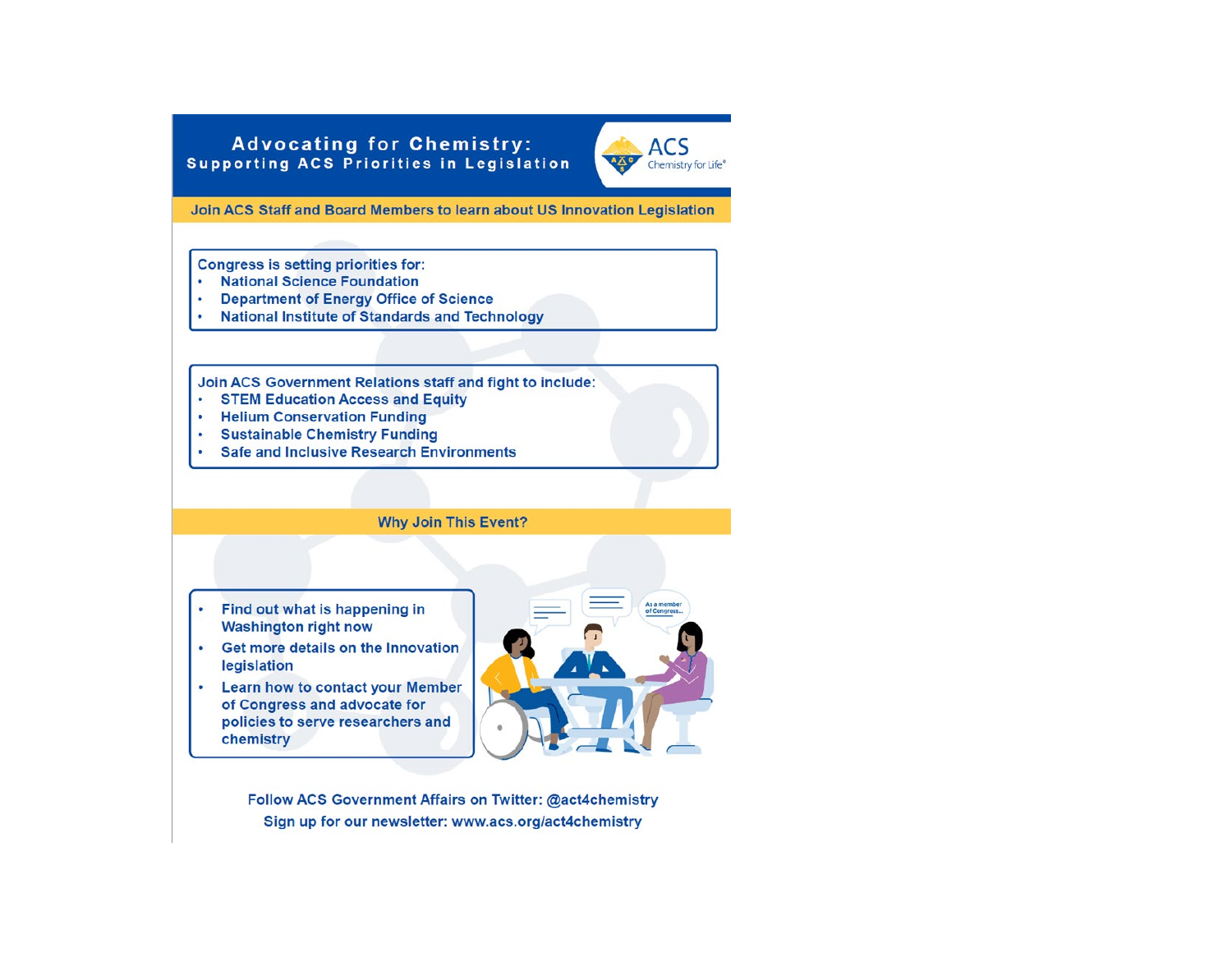## **Grants for undergraduate conference attendance**



The ACS Cincinnati section supports undergraduate students presenting papers and posters at ACS National or Regional meetings as well as meetings sponsored by the ACS (e.g. PittCon or SciX). This does include covering registration for the SciX conference in Cincinnati in October.

The student for which the \$500 grant applies must be the first author and presenter for a poster or oral presentation. This year, we have a total of ten grants for students attending Greater Cincinnati College or University Chemistry Departments.

To apply, please send a copy of the accepted abstract to [Gloria Story.](mailto:story.gm@pg.com)

# **SciX is coming to Cincinnati in 2022**

Cincinnati is hosting the SciX conference focused on Analytical Chemistry at the Northern Kentucky convention Center from October 2-7. Poster submission is open until August 1st.

The conference features a number of local speakers from industry and academia as well as a session on molecular microspectrocopy (Miami University). Our local Section is sponsoring a session featuring local academic research.

See [this flyer](https://www.acscincinnati.org/main/images/scix_info_2022.pdf) for more information.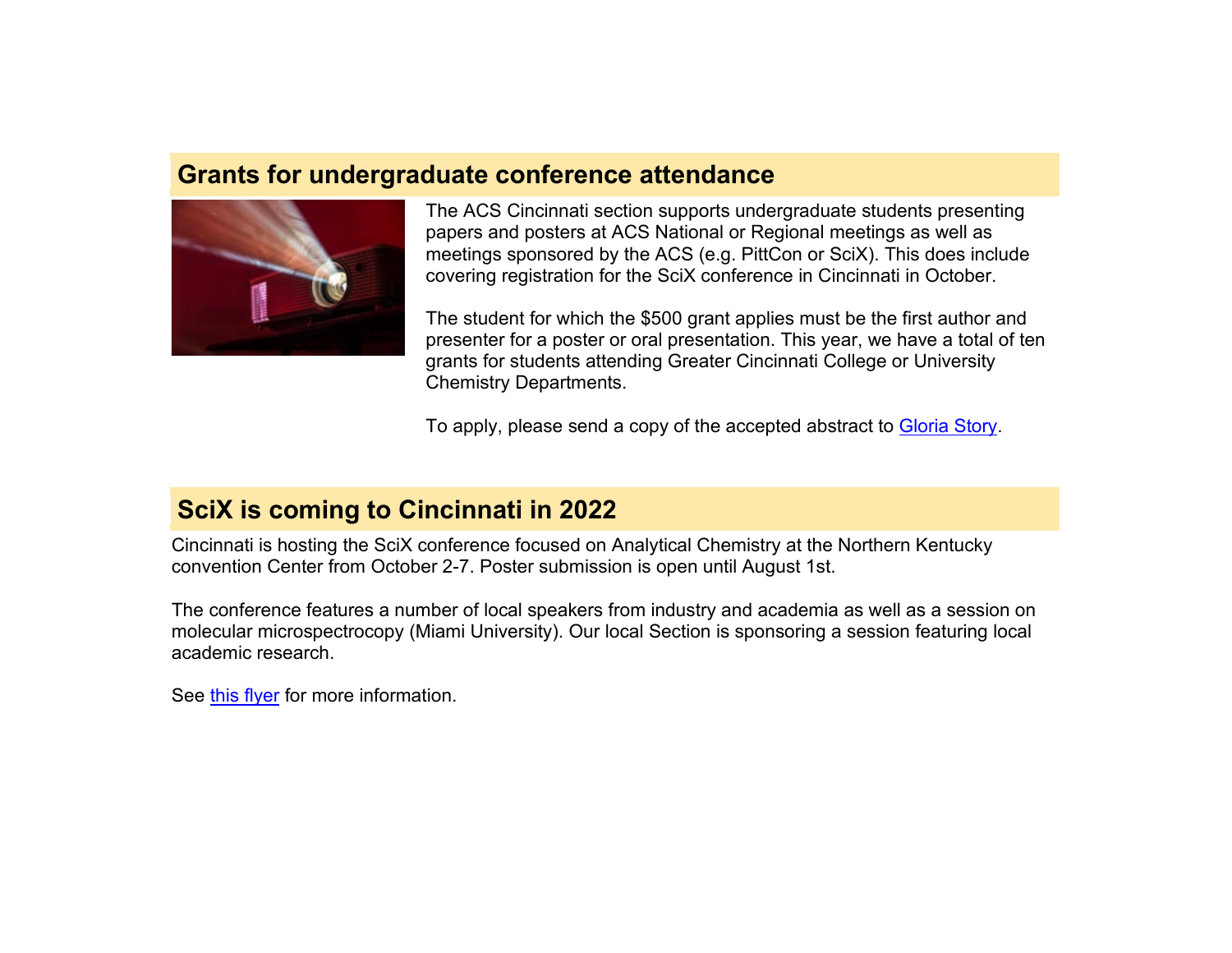THE GREAT SCIENTIFIC EXCHANGE SCIX2

Is coming...<br>October 2-7, 2022 Northern Kentucky Convention Center

Greater Cincinnati, Northern Kentucky

The premier meeting for Analytical Chemistry and Allied Sciences

#### **NOTICE:**

Deadline for Oral Abstract submission - May 16th Deadline for Poster Abstract submission - August 1st

# **Program Topics Include:**

Art and Archaeology Atomic Spectroscopy **Biomedical and Bioanalytical** Chemometrics Contemporary Issues in Analytical Sciences Security and Forensics Electrophoresis Laser-Induced Breakdown Spectroscopy **Mass Spectrometry** 

Molecular Spectroscopy (IR and NIR) Pharmaceutical/Biopharmaceutical **Process Analytical Technologies** Raman Spectroscopy Surface Plasmon Resonance **Ultraviolet Spectroscopy** 



https://www.scixconference.org/



## **Elementary Science Teacher of the Year 2022**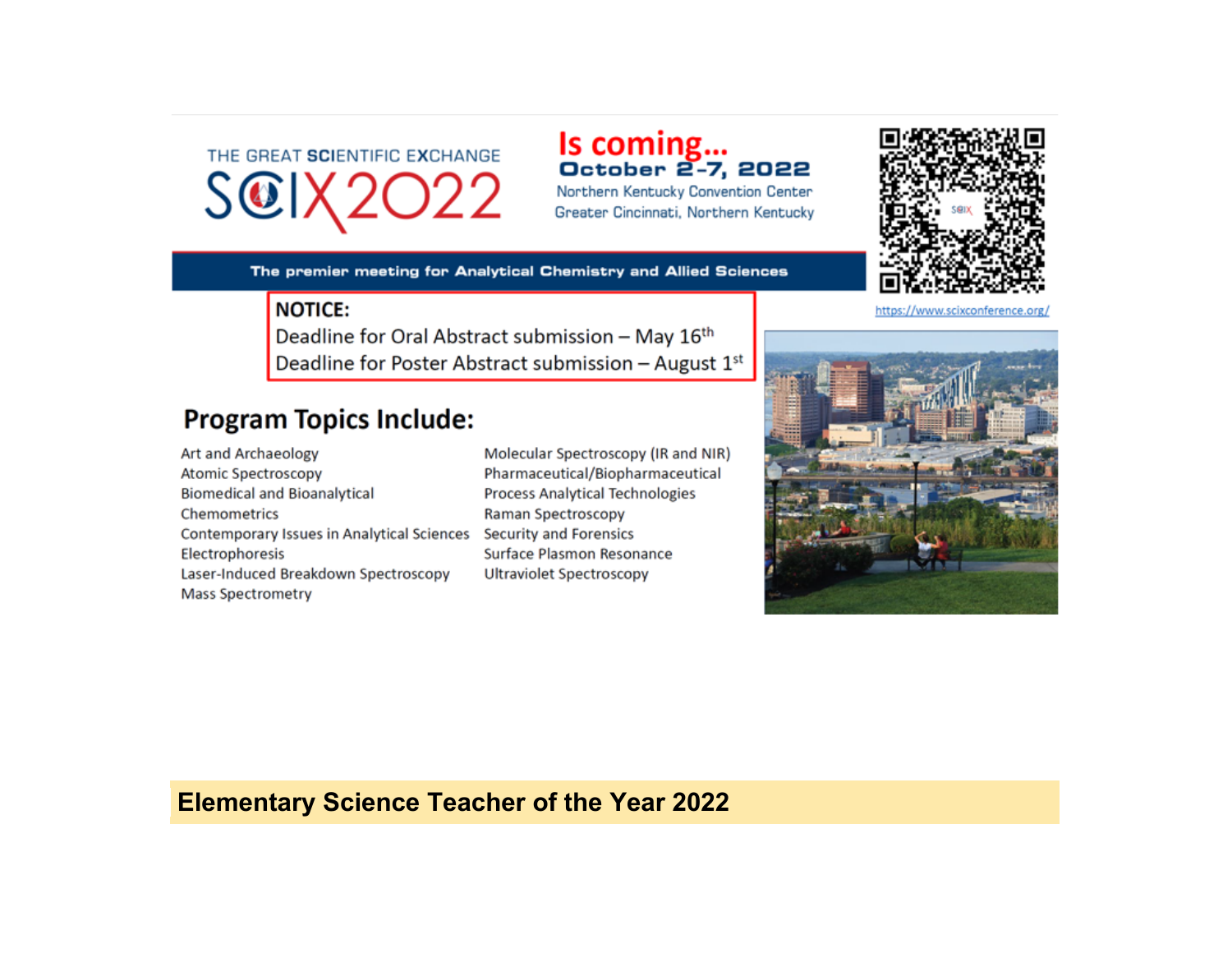

Megan Cook, fourth grade science and writing teacher from Clinton-Massie Elementary School has been chosen as the outstanding Elementary Science Teacher for 2022. She strongly believes that all children bring their own unique qualities to the classroom and must be given a safe learning environment where they are appropriately challenged and are given the opportunity to grow physically, mentally, emotionally, and socially. Megan encourages her students' curiosity by using hands-on, inquiry-based investigations that explore the world around them.

The Principal of Clinton-Massie Elementary School, Jennifer Updike, says in the past science was an afterthought and the curriculum focused on preparation for Ohio's state math and reading test. Ms. Updike said, "We now know what a big mistake this was for our students and how important it is to bridge the knowledge gap! Mrs. Cook has been a huge part of this transformation and integration of science at CMES. She serves as our 3-5 Science Curriculum Team Leader. Through her leadership we have developed a common scope and sequence across K-5th grade and determined resources to support the curriculum based on Ohio Science Standards."

Through her use of hands-on activities, practice in problem-solving and critical thinking skills, innovative methods, and utilization of technology in her classroom, Megan Cook inspires all her students to love learning and to be curious about the world around them.

### **Middle School Science Teacher for 2022**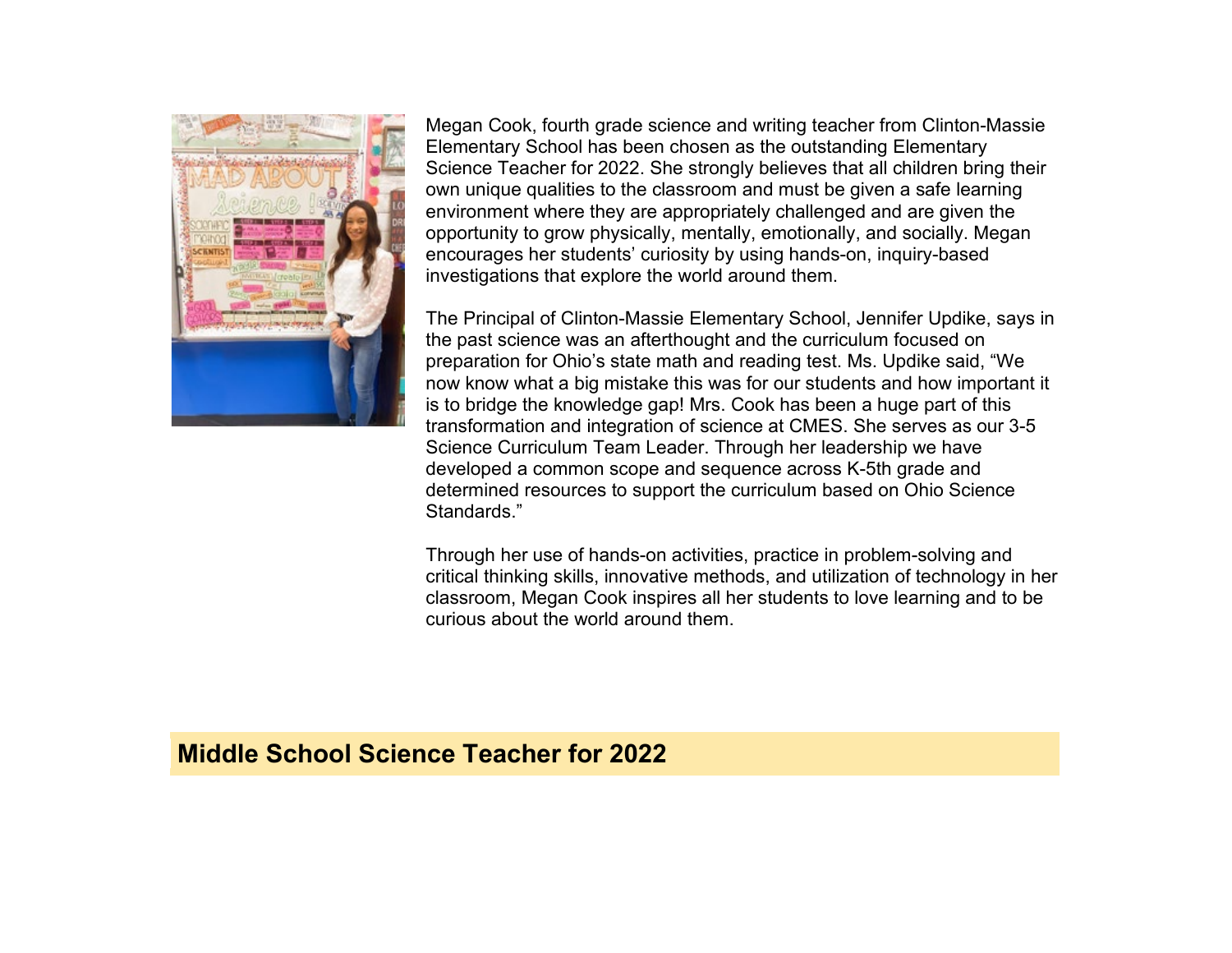

Ben McPheron, St. Columban School, is the 2022 Middle School Science Teacher of the Year. Growing up, Ben was inspired by the tv show, MacGyver, and wants to instill the same love of science and problem-solving skills in his students. How? Ben utilizes modern technologies in his classroom and has converted old-style cookbook verification labs to handson inquiry investigations that relate to modern day examples and real-world problems. Ben says using these methods enhances his students' learning as they are more engaged in the subject matter as they try to solve real life problems. The use of digital notebooks and OneNote, also reinforces the science concepts. St Columban School's past principal, Jo Rhoten, says "Ben's passion for science, creative teaching styles, and his dedication to his students, is seen every day in his classroom. His enthusiasm and dedication help cultivate a love for science and learning."

Extending his reach beyond his classroom, Ben leads the advanced students at St. Columban School in the Ohio State Science Fair competitions. Over eleven years, 53 students have received Broad Masters recognition, 28 have been awarded partial scholarships to UC, and over \$64,000 in reward prizes have been awarded to St Columban students.

Besides the American Chemical Society award, Ben's excellence in teaching has been recognized by receiving the Kostick Education Excellence award in 2002 and the Thomas Edison STEM Education Award in 2010 and 2016.

Alumni remark how well prepared they are when graduating and that the science and technology skills learned in Ben McPheron's class are retained well into college. Parents have called him "a game changer" and an "all-time great." High praise for this outstanding teacher.

## **High School Science Teacher for 2022**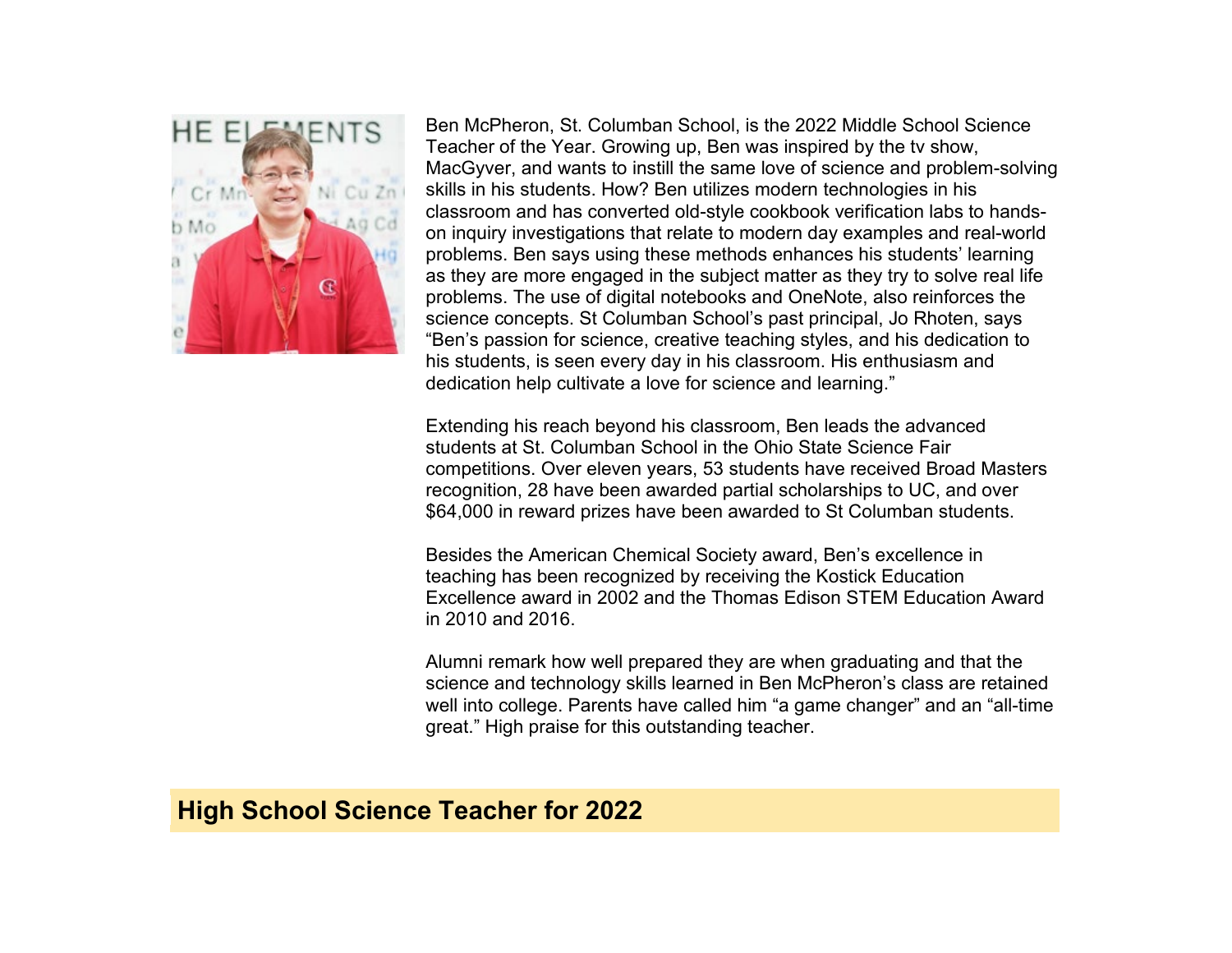

Kelly Brock from Franklin High School is the ACS Cincinnati Local Section's outstanding Chemistry Teacher of the Year. Her principal, Kelli Fromm, describes her this way. "Ms. Brock sets herself apart with her strong content knowledge, excellent classroom management skills, and professionalism. Her enthusiasm and dedication are contagious and evident to her colleagues and students. She works very hard every day to provide high quality, engaging, and meaningful instruction to all her students."

After 28 years, Kelly still loves teaching chemistry even though it is one of the most challenging courses offered in high school. She wants to change her students' minds about chemistry and science in general. Kelly does this through her use of exciting demonstrations, discussions, and laboratories. She also cares deeply about her students and their progress and is willing to meet with them outside of class to give them the tools and help they need to be successful. Kelly truly enjoys teaching and getting students from basic knowledge to the application of that knowledge.

Kelly has been the Science Department Chair for over ten years. She has been chosen for the District Leadership Committee, the Building Leadership Team, the Continuous Improvement Plan Committee, the Science Standards Committee, and the Grading and Assessment Committee. Kelly also has won numerous awards for her teaching including the FHS National Honor Society Teacher of the year 2009 and 2015, the Dave Gregory Excellence in Teaching Award 2012, and the Warren County ESC Franklin B. Walter Scholarship recognized mentor.

In her own words, Kelly said "I became a teacher because I had great teachers. I hope that I can continue to be a role model for my students and instill in them my love for science and the confidence to pursue whatever areas they are excited about."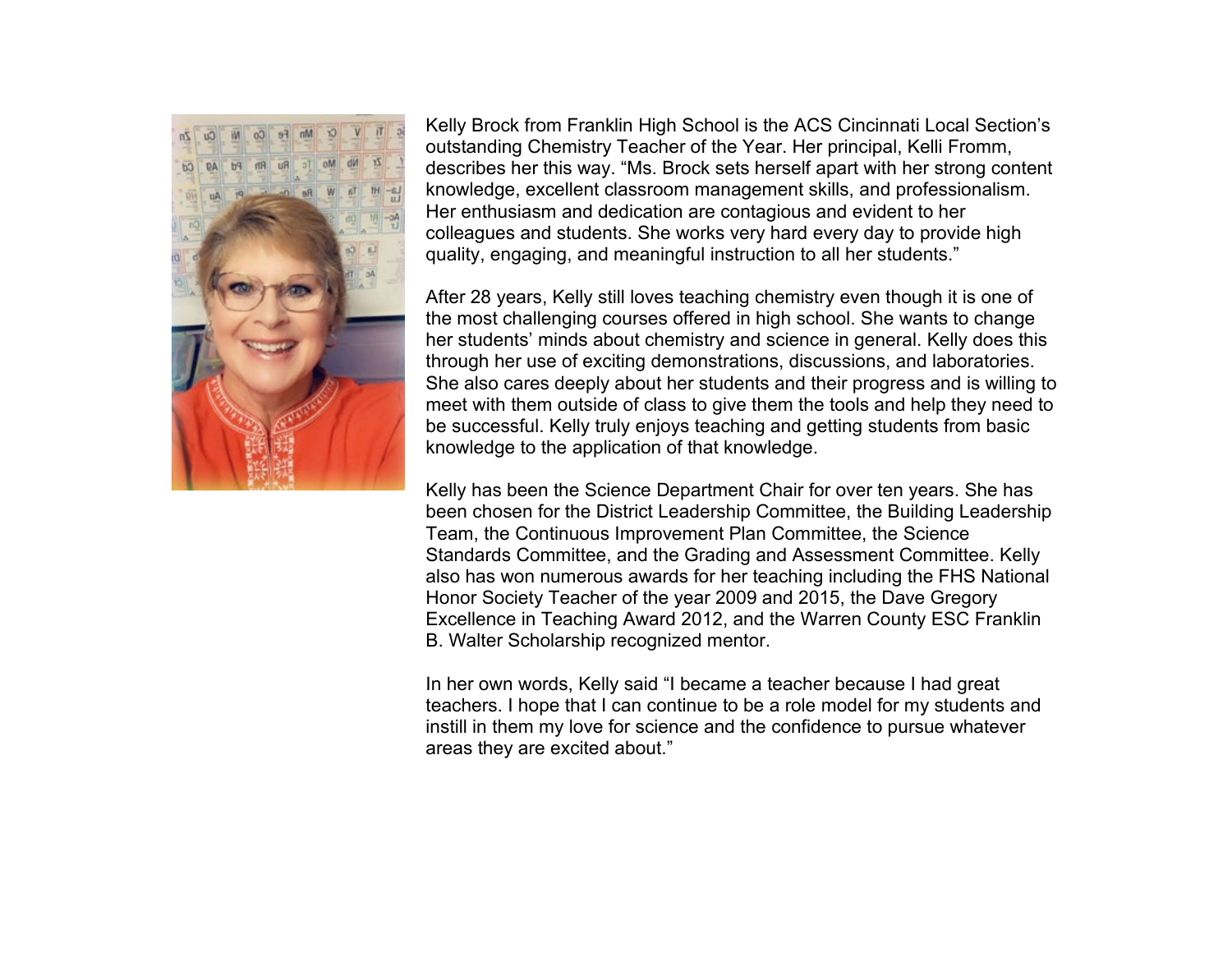# **BMGT Recognizes Gerard Baillely of P&G for Leadership in the Chemical Enterprise**



The Business Development & Management (BMGT) of the American Chemical Society (ACS) recognizes Gerard Baillely for his contributions to the leadership and management of the chemical enterprise with his selection as 2022 Henry F. Whalen, Jr. Award for Excellence in business development and management in the chemical enterprise management.

Gerard Baillely is Senior Vice President – Research and Development, Global Corporate Functions for Procter and Gamble Company.

Visit [for details.](https://bmgt.org/awards/) 

### **A day in the Life of a Chemist**